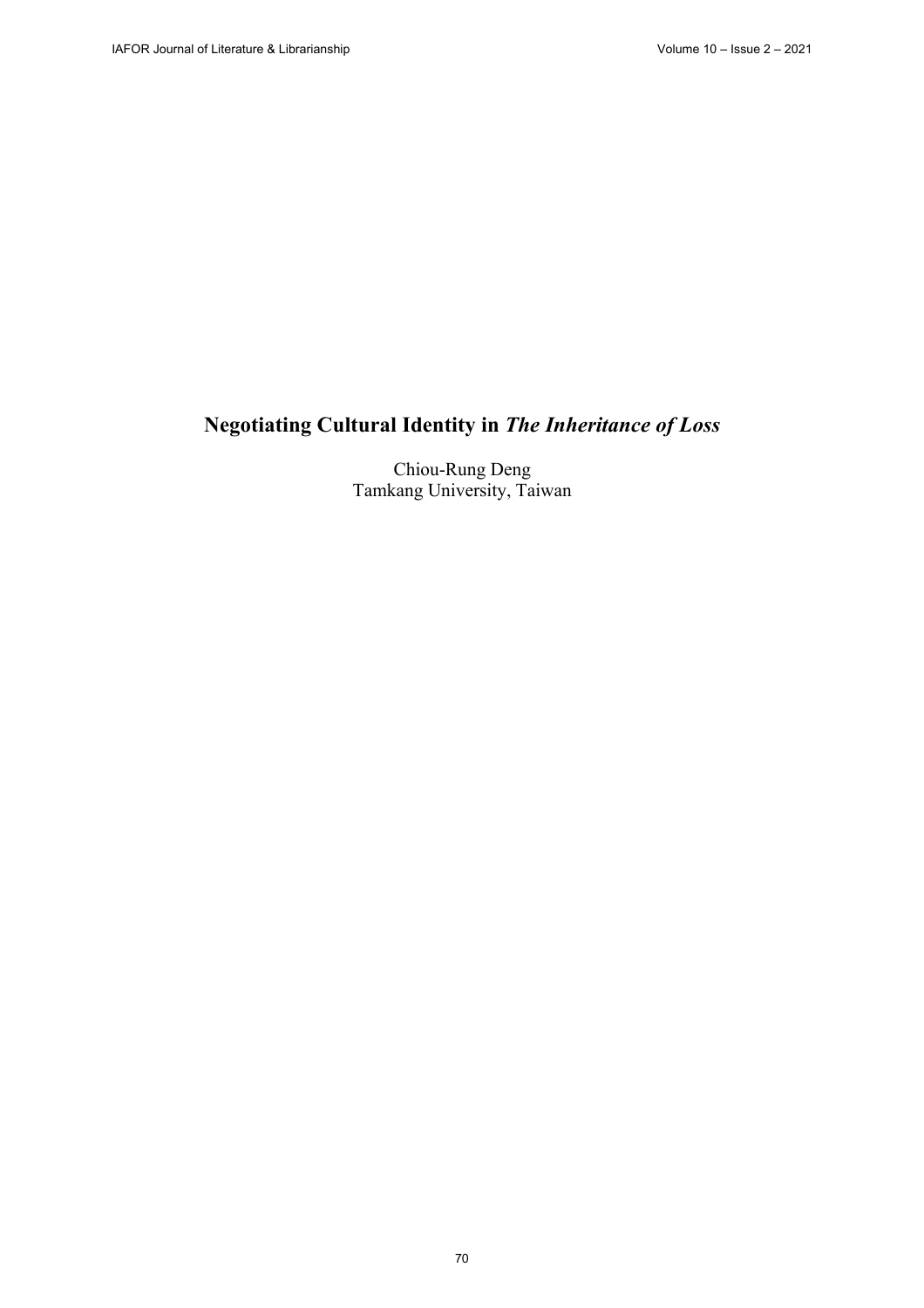#### **Abstract**

This paper seeks to explore three modes of cultural identification presented in Kiran Desai's *The Inheritance of Loss*. With three intersecting plotlines, the novel focuses on three divergent modes of cultural identification in different spatio-temporal contexts. The first kind of cultural identification is imbued with a sense of foreignness, exemplified by the judge, Jemubhai, whose cultural identity is deeply shaped by imperialist ideology during British colonization of India. As Indian culture is negated by the colonial power, Jemubhai adheres to English cultural identification and disavows his Indianness. The second mode of cultural identification revolves around the issue of cultural authenticity in the diasporic context for Biju, a young migrant, illegal worker in various restaurants in New York. To survive in a foreign country, Biju forces himself to transgress cultural borders, which disconcerts Biju and further prompts him to pursue cultural authenticity. The third mode highlights Sai's and Gyan's trajectories of cultural identification. Just as Sai, Jemubhai's granddaughter, embodies the idea of in-betweenness, Gyan, Sai's math tutor, manifests the desire to escape narrow nationalism. Both Sai and Gyan evoke the potential of crossing borders. Juxtaposing the three modes of cultural identification, Desai's novel explores the process of negotiating cultural identity and gestures towards a field of border-crossing identity.

*Keywords*: authenticity, cultural identity, foreignness, Kiran Desai, in-betweenness, *The Inheritance of Loss*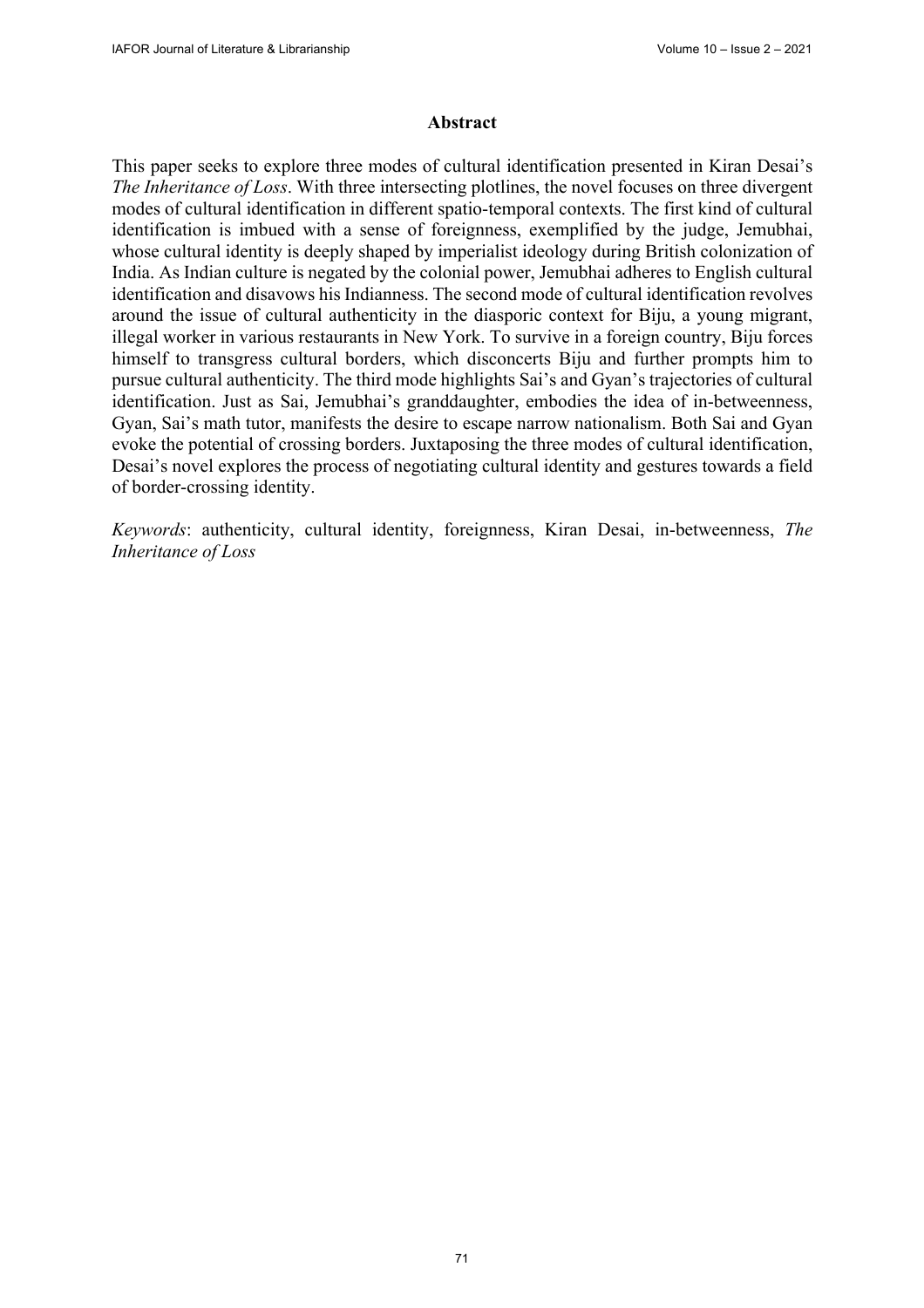#### **Introduction**

Situated in Kalimpong, a town at the contested Indo-Nepal border in north-eastern India, Kiran Desai's second novel, *The Inheritance of Loss*, weaves three intersecting plot threads into her narrative, spanning some five decades from the colonial past in the 1930s to the globalized present in the 1980s. One plot concerns the story of the retired judge, Jemubhai Patel, who is estranged from his Indian cultural roots and lives in the shadow of British colonization. Spending his solitary life in Cho Oyu, a dilapidated mansion in the Himalayas, Jemubhai immerses himself in memories of his youth during the British colonization in the first half of the 20th century, triggered by the arrival of his granddaughter Sai. Another plot is centered on Buji, a migrant, illegal worker who lives in the liminal space of the restaurants' basements in New York. The degrading poverty in New York and the media report about political agitation in Kalimpong galvanize Biju to relinquish his unfulfilled American dream. After much struggle, Buji, the son of the judge's cook, embarks on the journey to the dreamland only to realize that the outbound journey is also a return to the "imaginary" homeland. The other plot focuses not only on the conflicts between Sai, the Judge's granddaughter, and Gyan, a Nepali in Kalimpong, but also on political unrest, particularly the Gorkhaland Movement in Kalimpong.<sup>1</sup> Through Sai's and Gyan's perspectives, the narrative highlights the younger generation's discontent with the status quo.

With the interlaced story threads, *The Inheritance of Loss* maps three modes of cultural identification. First, Jemubhai's cultural identification is imbued with a sense of foreignness, which signifies non-Indianness or, more exactly, Englishness. Literally, foreignness is an attribute of something that comes from a foreign country, yet foreignness is a notion not merely racially but also culturally charged. Jemubhai's foreignness is acquired by turning himself into a non-Indian in terms of culture. Remarkably, intertwined with the sense of foreignness is the state of self-abjection. Forming his cultural identity in the colonial period, Jemubhai demonstrates how colonial interpellation constitutes the colonized individual as an abject subject and, thus, Jemubhai constructs his identity as a foreigner in his homeland so as to belie his self-abjection. Second, in the diasporic condition, Biju's cultural identification reflects his abiding concern over the choice between adherence to one's roots and coming to terms with "routes" or "the processes of adjustment and negotiation" (Sarwal, 2017, p. 2) while moving out of one's original culture. The third mode features a potential tendency to cross borders, exemplified both by Gyan, who longs for an escape beyond ethnic and national boundaries, and by Sai, who inhabits the in-between space, a space that accentuates "assimilation of contraries" (Bhabha, 1994, p. 38). Examining the discrete ways that cultural identity is consolidated and contested, this paper investigates how the characters in the novel negotiate their cultural identity and what underlies the three modes of cultural identification.

Several critics have drawn attention to the relevant issues of colonialism, globalization, and nationalism in Desai's novel. Shalini (2009) focuses on the lingering effect of colonialism that causes the Judge's loss of self-esteem and dignity (p. 198). From the postcolonial perspective, Spielman (2010) argues that Desai's novel "shows us a radical postcolonial subjectivity in

<sup>&</sup>lt;sup>1</sup> Historically, the region of Kalimpong belonged to Sikkim and Bhutan in the 19th century before the British launched wars with Sikkim (then an independent kingdom, but occupied by the British in 1861) and Bhutan to take over the three hill subdivisions of Darjeeling district, with Kalimpong being one of the three (Dasgupt, 1999, pp. 47–48). "Gorkhaland" comes from the Nepali language Gorkha, which creates a sense of unity for the Nepalis. In1986, a new violent movement was launched by the Gorkha National Liberation Front (GNLF), a political party founded in 1980, to demand "official recognition of their language, and a separate Gorkhaland for the Nepalese community in Darjeeling" (Datta & Sengupta, 2020, p. 97).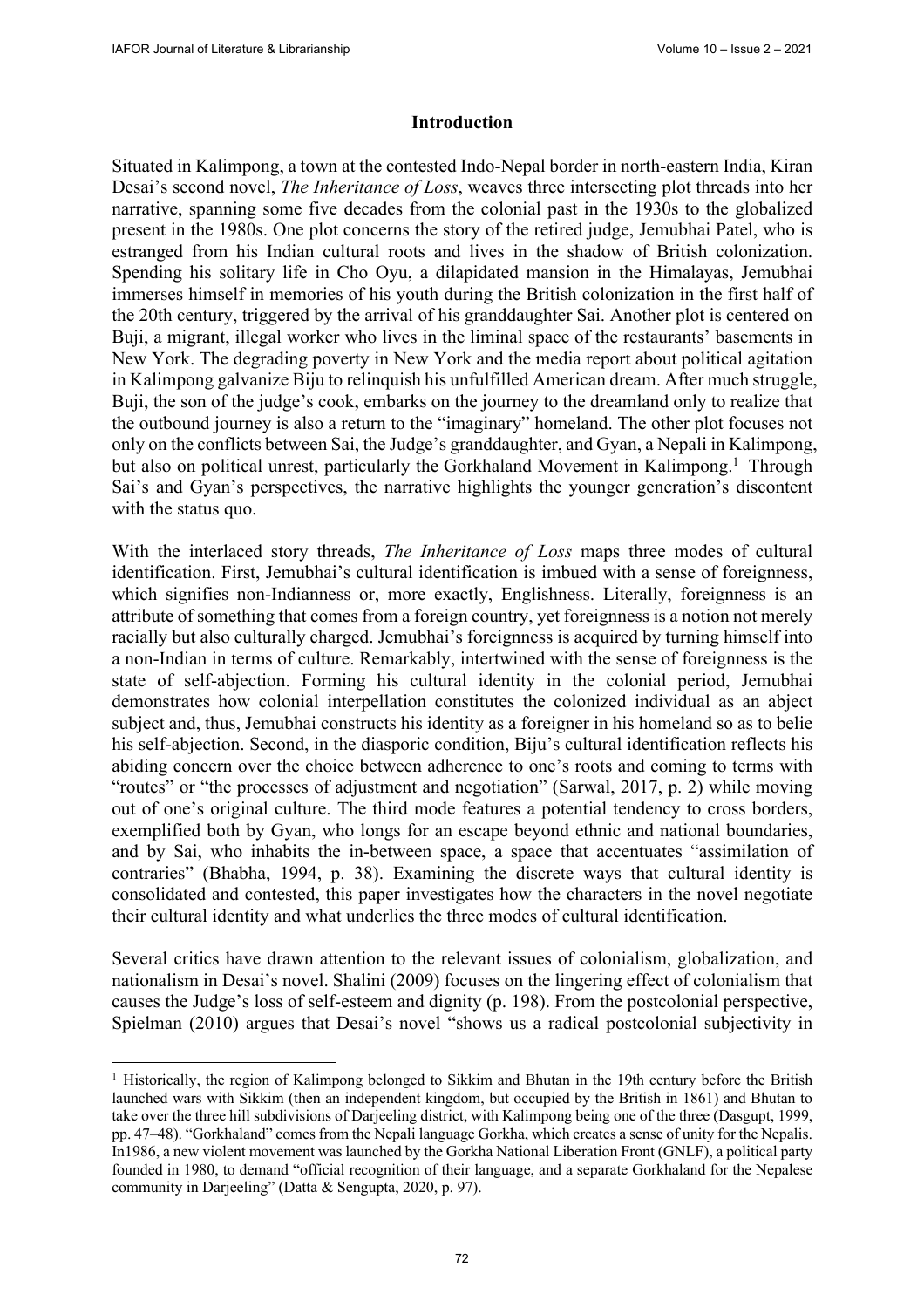which flexibility, assimilation, multiculturalism are preferable to maintaining difference" (p. 74).

An intrinsic part of these two critics' views is indeed the issue of identity; that is, how colonized people are deprived of their identity and how identity is inflected by differences in the postcolonial period. Highlighting the effects of globalization, Dennihy (2009) points to the negative picture of globalization shown in Desai's novel. Concilio (2010) categorizes Desai's novel under the label of "global novels," which bring to the fore the comparisons between postcolonial situations in India and diasporic conditions in New York (pp. 89, 102, 105–6). Jay (2010) underscores the fact that nationalism is not superseded but spurred by globalization (p. 73). Though not particularly pronounced, the issue of identity is embedded in these readings. In fact, all three plots of Desai's novel resonate with the pertinent theme of "who I am" or "what I belong to," not just ethnically but also culturally, by portraying the characters faced with the challenges of colonialism, nationalism, or diasporic conditions in the era of globalization.

In his essay "Cultural Identity and Diaspora," Hall (1990) conceptualizes cultural identity in two ways. First, cultural identities reflect "common historical experiences and shared cultural codes which provide us, as 'one people," with stable, unchanging and continuous frames of reference and meaning" (Hall, 1990, p. 223). In this sense, according to Hall (1990), the conception of cultural identity underscores "oneness," the truth or the essence of a certain ethnic group (pp. 223–4). Second, cultural identity is "a matter of becoming" (Hall, 1990, p. 235). Acknowledging the fact that cultural identities, instead of being fixed, go through transformations, this conception of cultural identity recognizes "ruptures and discontinuities" (p. 235) and accentuates difference from the past or the origin. Hall (1996) states more clearly in "Introduction: who needs 'identity'?" that identification should be viewed "as a construction, a process never completed—always 'in process'" (p. 2). In line with Hall's notions of cultural identity, Desai's novel navigates through the process of constructing cultural identity in different historical contexts. Shifting between different characters' experiences, the novel tackles several critical questions: How is the construction of cultural identity mediated? Can individuals reject a certain cultural identity imposed on them? Can individuals transform their cultural identity in a certain way? In a word, how do individuals negotiate their cultural identity?

Unlike several essays which have addressed identity issues in Desai's novel in terms of identity crisis and cultural clash (Kondali, 2018; Subbulakshmi, 2019; Pandey & Wani, 2019), this paper delves into the dynamics of cultural identification in different historical conditions and further indicates the submerged theme of border-crossing inherent to Desai's novel. For one thing, borders refer to the geographic and political boundaries of a certain territory. With the story mainly set in Kalimpong, the novel posits a world where geopolitical borders between nations are contingent on political power and frequently contested.

These geopolitical borders manifest themselves as "arbitrary constructions" (Brah, 1996, p. 198). For another thing, geopolitical borders, by extension, serve as a metaphor for the social, cultural and ethnic boundaries which, though intangible, circumscribe a person's identity. In this regard, according to Anzaldúa (1987), the border functions "as a dividing line" (p. 3) that differentiates the legitimate from the illegitimate in terms of sexuality, ethnicity, and culture. Such a dividing line is interrelated with the way that identity is shaped. As Anzaldúa (1987) further notes, the struggle with identity issues coincides with "the struggle of borders" (p. 63). In the same vein, Desai's *The Inheritance of Loss* demonstrates that the existence of tangible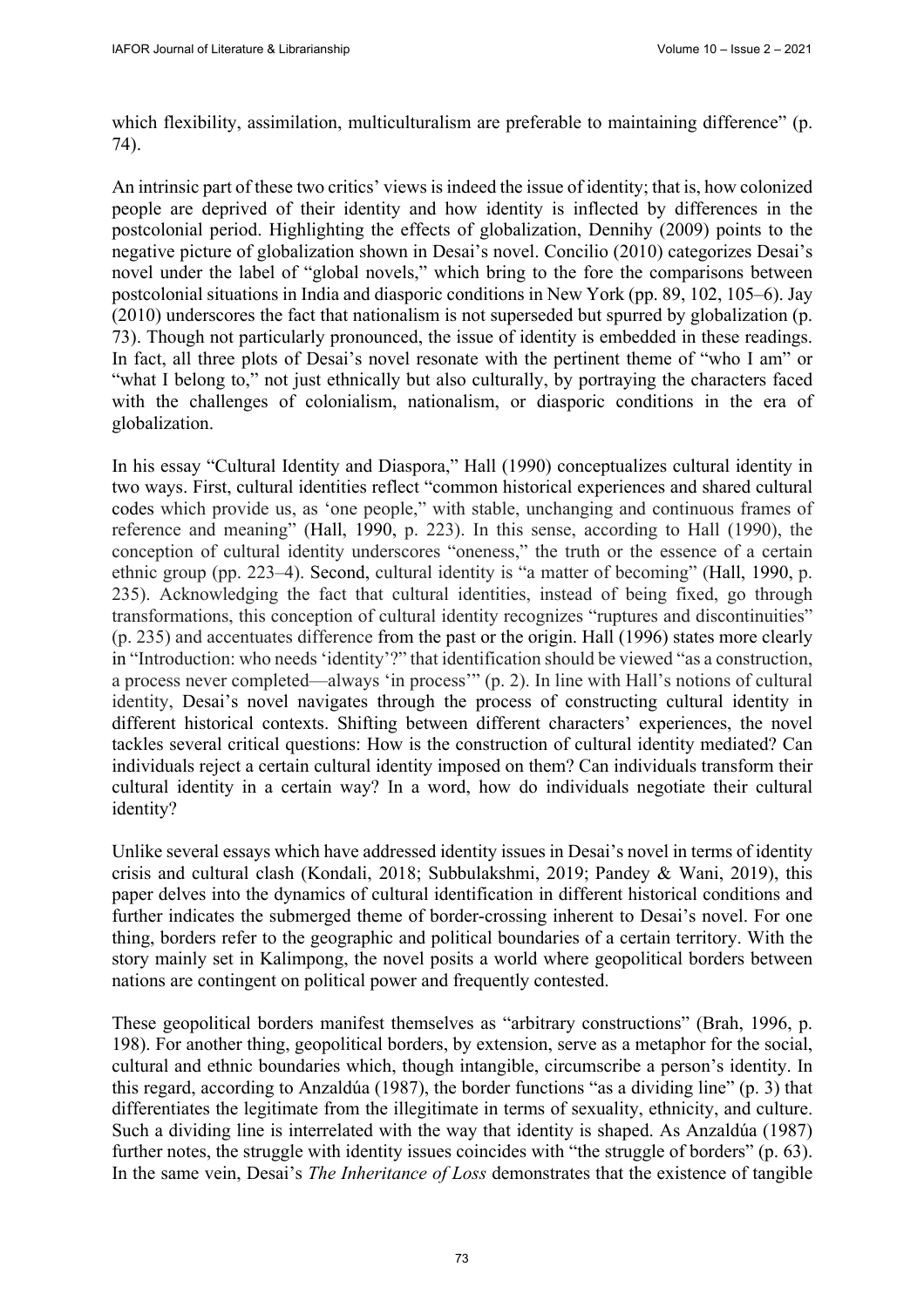and intangible borders is linked covertly or overtly to the way people constitute their cultural identity. This paper shows that towards the end of the novel, the possibility of border-crossing is indeed envisioned.

## **Jemubhai's Foreignness and Abject Self**

In her interview with *The Guardian* (2009) after winning the Booker Prize, Desai offers a portrait of her grandfather, on whom the depiction of the main protagonist, Judge Jemubhai Patel, is based. Desai describes her grandfather in the following way: "As a child, he had sat under a streetlamp to learn the English dictionary by heart. He sailed to England on a scholarship; returned a judge; travelled from village to village holding court beneath the trees; dispensed justice under the fundamentally unjust colonial system. *His face was a mask*" (para. 2; emphasis added). Desai's words evoke Fanon's description of the colonized in *Black Skin, White Masks*. As Fanon (1967) suggests, "To speak a language is to take on a world, a culture" (p. 38) and the colonized would become whiter as they gain "greater mastery of cultural tool that language is" (p. 38). To be assimilated into the colonizer's culture, the colonized like Desai's grandfather and Jemubhai make every effort to acquire the English language to the extent that they seem to wear a mask concealing their negated true self.

Indeed, in the novel, Jemubhai responds to the imperialist interpellation of the colonial subject<sup>2</sup> by obtaining the mastery of English language and culture, which eventuates in his becoming a foreigner, alienated from his Indian culture. During British rule, the young Jemubhai strives to learn the English language and wins the chance to study in Cambridge, England, which paves the way to his recruitment into the Indian Civil Service. Back to India, he takes great pains to consolidate his cultural identity by performing English cultural practices. Eventually, internalization of the cultural hierarchy alienates him from his culture of origin and converts him into a foreigner. While searching for a place to ensconce himself, Jemubhai enters the mansion Cho Oyu and decides that he "could live here, in this shell, this skull, with the solace of *being a foreigner in his own country*, for this time he would not learn the language" (Desai, 2006, p. 32; emphasis added).<sup>3</sup> Built by a Scotsman who enjoys reading travel accounts during British rule, Cho Oyu materializes a westerner's idea of adventure, which is inspired by British writers' imagination of India. However, for Jemubhai, Cho Oyu is not so much a product of "adventure-imperialism," termed by Said (1993, p. 155), but it evokes Jemubhai's imaginary cultural identification. The foreign atmosphere of Cho Oyu appeals to Jemubhai, who is unable to feel at home in his homeland, India.

Jemubhai's cultural identity as a foreigner at home is constituted in the process of negating and disavowing his Indian self. Food acts as a catalyst for self-negation and self-disavowal. Just as he boards the ship, setting off to Britain in 1939, Jemubhai also embarks on the journey of jettisoning his native food culture. On the ship, the smell of Indian-style food prepared by his mother arouses discomfort in his cabin mate and triggers his feeling of shame. What further infuriates Jemubhai is his mother's concern that Jemubhai may not be able to use a knife and fork. With a sense of inferiority, Jemubhai furiously throws the whole package of food overboard, condemning his mother for her "undignified love, Indian love, stinking, unaesthetic love" (Desai, 2006, p. 43). Jemubhai's denunciation of his mother's food, prepared out of

<sup>2</sup> In *Black Skin, White Masks*, Fanon (1967) uses the interpellation of "Dirty nigger!" or "Look, a Negro!" to describe the process of the colonized coming into being as an abject in relation to the colonizer (p. 109). Slightly different from Fanon's interpellation, Jemubhai in Desai's novel is called on by the imperialist power to become part of the colonial administrative system, the Indian Civil Service.

<sup>&</sup>lt;sup>3</sup> Kiran Desai, *The Inheritance of Loss* (New York: Grove Press, 2006). All the subsequent quotations are from this edition and followed by page numbers in parentheses.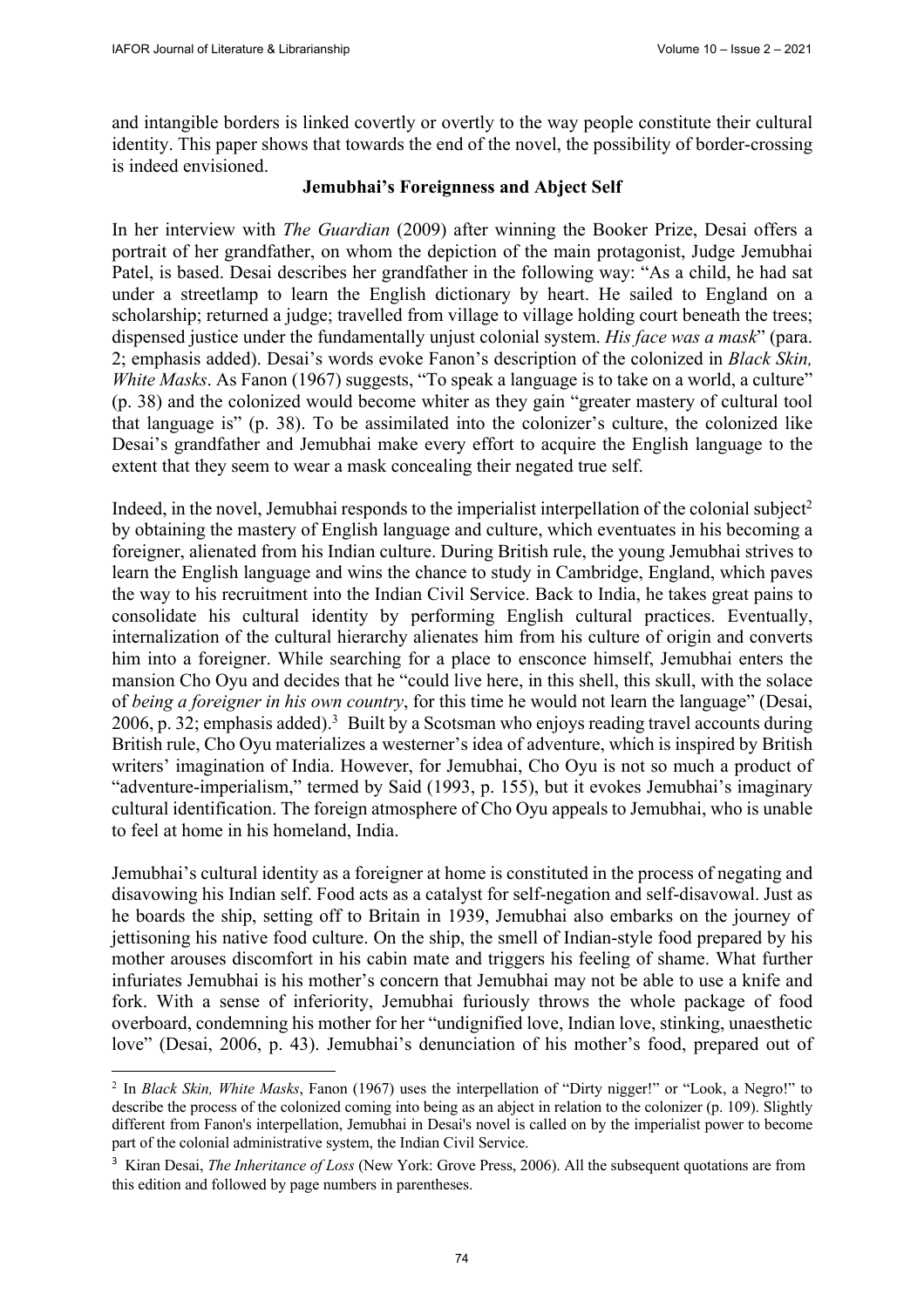maternal love, is an unequivocal gesture to devalue Indian culture. Nevertheless, such inferiority does not vanish along with the food; even after he discards the package of food, the smell of the food remains, exposing "the stink of fear" of being Indian (Desai, 2006, p. 43). Indeed, the uninviting smell of the food reveals Jemubhai's abject self.

The signification of food and smell deserves further interpretation. As Jay (2010) reminds readers, "food is culturally coded in the novel; what and how one eats regularly carries symbolic import among the characters" (p. 128). In Jemubhai's case, food, instead of providing beneficial nutritious substance for humans, is perceived to be offensive and threatening to his sense of self and functions as the abject in Kristeva's concept of abjection. Kristeva (1982) puts it directly, "Food loathing is perhaps the most elementary and most archaic form of abjection" (p. 2). In terms of human psychological development, abjection marks the moment when we confront the threatening other, distinguish ourselves from the other, and draw a boundary between "me" and the "(m)other" (Kristeva, 1982, p. 13). Elaborating on Kristeva's theory, Grosz (1989) points out that the abject refers to the improper, the unclean and the disorderly that disturbs order and system and thus has to be expelled so that proper subjectivity can be achieved (p. 71). In the novel, Jemubhai perceives the food prepared by his mother as the abject, which the self should be separated from. Jemubhai's act of throwing the food away is to cast out the abject that threatens to undermine the English cultural identity, or the ideal self, which he endeavors to construct. Nonetheless, his body odor affected by the food persists, distinctively marking him as the abject other during his stay in England. On the bus, no passenger would take the seat beside him as "girls held their noses and giggled, 'Phew, he stinks of curry!'" (Desai, 2006, p. 45). The smell of curry, exuded from Jemubhai's body, prompts repulsion.

Obviously, in England the smell of curry deepens his sense of self-abjection. The abject image of his self is not merely reflected in other people's eyes, but gradually he himself finds fault with his physical appearance and body odor to the extent that he eventually conceals himself in the shadows with a twisted mind. Jemubhai finds "his own skin odd-colored" (Desai, 2006, p. 45), and even under strict self-scrutiny as well as the constant gaze of others, he begins to "wash obsessively, concerned he would be accused of smelling" (Desai, 2006, p. 45). Identifying with the negated image of his self in people's eyes, he examines every part of his own body in a prejudiced light. Just as Fanon (1967) points out, "Consciousness of the body is solely a negating activity" (p. 110) and the colored body is "the burden of that corporeal malediction" (p. 111) that the colonized wish to throw off. In Jemubhai's case, he thus prefers "shadow to light, faded days to sunny, for he [is] suspicious that sunlight might reveal him, in his hideousness, all too clearly" (Desai, 2006, p. 45). After severe self-examination, Jemubhai starts "the process of making" (Singh, 2009, p. 55), transforming himself by using foreign things, adopting new habits, and "performing English identity" (Spielman, 2010, p. 77). In addition to correcting his English accent, he takes great pains to remove any physical differences or non-English characteristics. Particularly, Jemubhai cultivates the habit of covering his originally dark skin with white powder.

 A series of conflicts between Jemubhai and his family ensue due to his new habit. After his return to India, Jemubhai still follows the habit of applying white powder on his skin, which renders him a foreigner in his hometown. However, the powder puff triggers confusion. Out of curiosity, his wife, Nimi, rummages through his suitcase and belongings and finds several items for personal grooming in a toilet case, including "a jar of green salve, a hairbrush and comb set in silver, a pom-pom with a loop of silk in a round container of powder" (Desai, 2006, p. 182). All these objects convey "crisp light lavender scents…of a foreign place" (Desai, 2006, p. 182)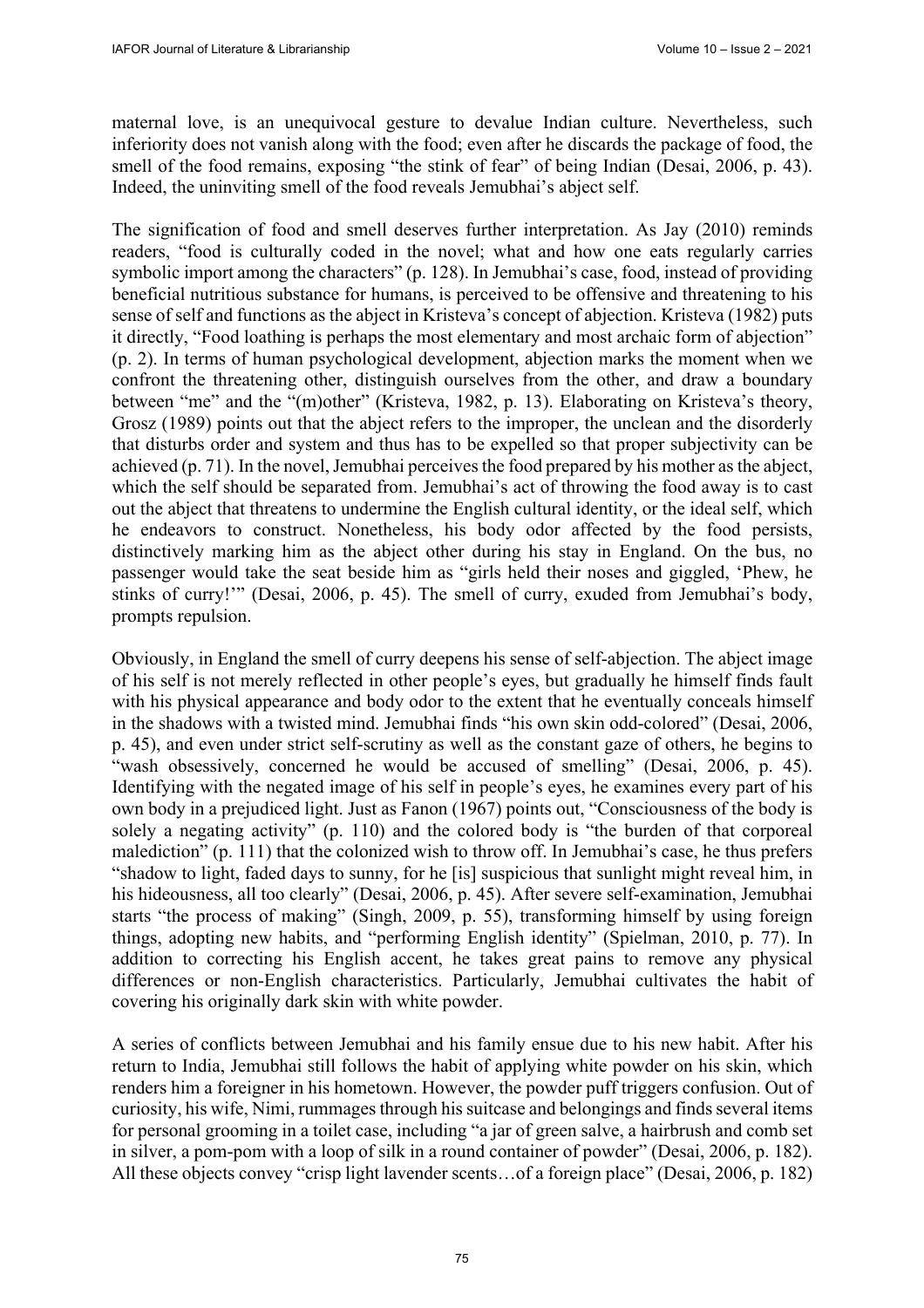in stark contrast to the smell of dust and rain in Jemubhai's hometown. Unable to find the puff, Jemubhai panics, which creates chaos in the family and further reveals the discrepancy between the foreign thing and the local language. Jemubhai's family attempt to know what exactly is missing. Insomuch as this foreign thing that Jemubhai uses to transform himself has no word in the local language, it is almost impossible to translate what Jemubhai calls "powder puff" into something familiar to Jemubhai's family, who even have trouble vocalizing its foreign name. The act of transforming his self through this exquisite powder is to construct a cultural identity that differentiates and alienates Jemubhai from his family.

 To reiterate his constructed Englishness, Jemubhai practices English cultural habits, among which keeping pets is a significant one. Jemubhai cultivates the modern, foreign habit of pet keeping as a symbol of English culture which he immerses himself in. While studying in Cambridge in order to be the member of the ICS, he is unable to have any connection or intimacy with humans for fear that his English accent would be the target of derision and his physical presence the object of abhorrence. Instead, Jemubhai builds up a friendship with the landlady's dog. This relationship with a dog is nevertheless foreign to Indian culture; as the narrator puts it, "[t]his was his first relationship with an animal, for in Piphit the personalities of dogs were not investigated or encouraged" (Desai, 2006, p. 122). Then back in India, despite his alienation from his family and relatives, Jemubhai retains this foreign practice of keeping a dog as his pet. Even when his granddaughter, Sai, comes to live with him, the only being that Jemubhai feels intimate with is his pet dog, Mutt. But more than building a relationship between humans and animals, pet-keeping instills a sense of superiority in pet owners. According to Grier (2010), keeping pets reflects the social, economic and cultural status of the owner (p. 7). For Jemubhai, keeping a pet is a modern, cultural practice which demonstrates and reinforces his English cultural identity. That is why the narrator describes Mutt as a "concept" (Desai, 2006, p. 354), and why Jemubhai's sense of self is totally lost when Mutt is stolen.

Jemubhai constructs his cultural identity through the abjection of his Indian self, and by performing English cultural practices, Jemubhai consolidates a new cultural identity for himself. As he claims to be a foreigner in his own country, his cultural identification is permeated with the sense of foreignness which denotes Englishness and superiority. Desai's narrative captures the way that Jemubhai negotiates his cultural identity in the shadow of colonial and postcolonial legacies. In the process of his negotiation, Jemubhai might console himself with the illusion of being a foreigner, but not without cost, the cost of losing kinships as well as his culture of origin.

## **Biju's Quest for Cultural Authenticity**

In contradistinction to Jemubhai's rejection of Indianness, Biju's longing for pure Indianness arises in response to cultural displacement. Working illegally in New York, Biju yearns for Indian culture but finds nothing purely Indian. Gradually, he prioritizes cultural authenticity by demarcating the line between the authentic and the inauthentic. Biju's adherence to cultural authenticity is mainly reflected in his anxiety not only about food but also about cross-ethnic encounters in globalized, diasporic conditions.

Biju's experience of working in restaurants in New York exposes global culture as a mixture of the fake and the authentic. To be more specific, in those restaurants where Biju works illegally, the underground and the aboveground worlds are far different.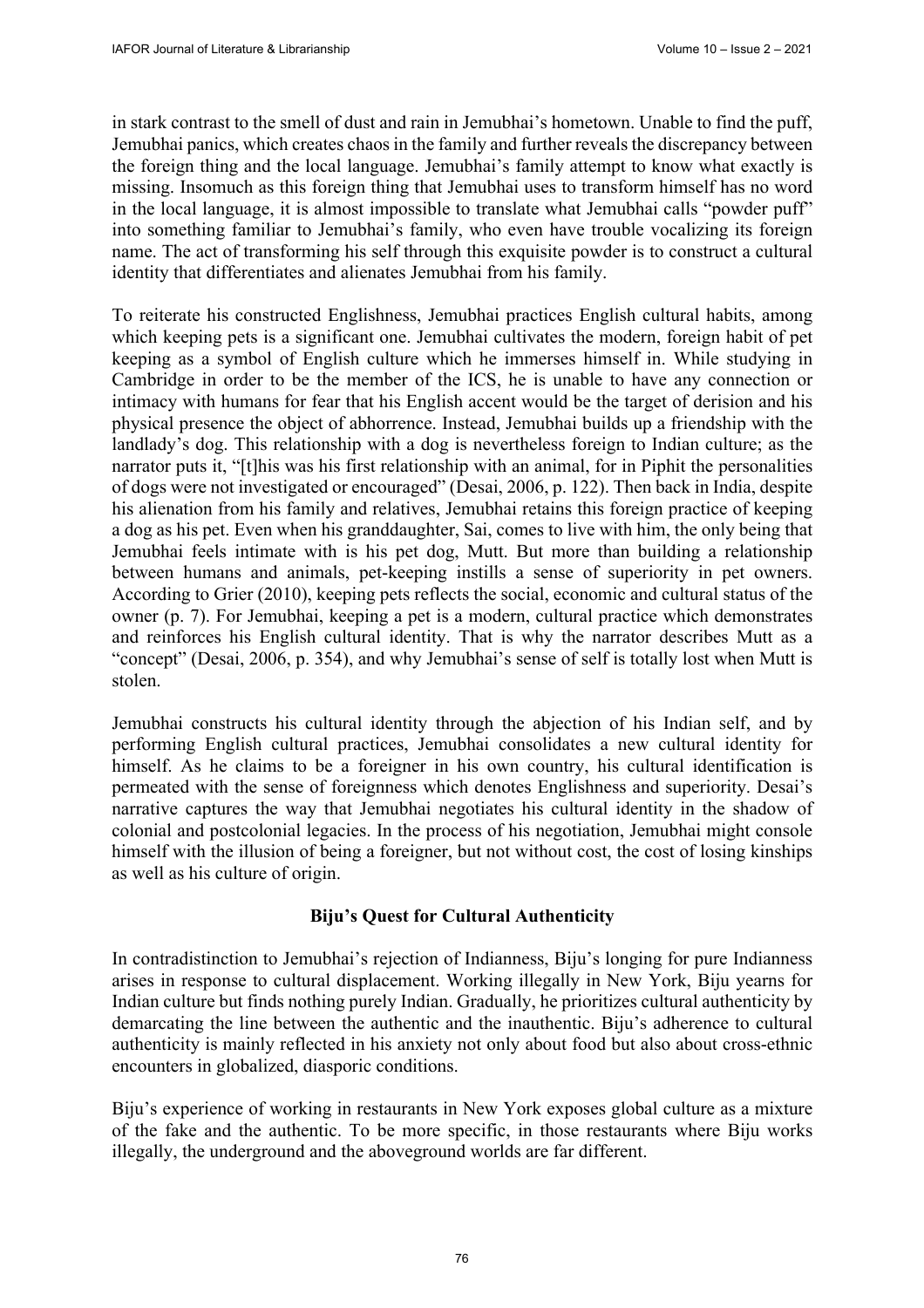While those nominally "French," "colonial" and "American" restaurants are meant to offer fancy and high-class dining experience, illegal workers from different postcolonial countries converge in the underground world, which is crowded, unsafe, and unclean. The food signifies superiority, but the culinary process is marked by opposite connotations. In an ironic tone, the narrator describes the contradictory mixture as "the balance, perfectly first-world on top, perfectly third-world twenty-two steps below. Mix it up in a heap and then who would patronize [the] restaurant?" (Desai, 2006, p. 25). Despite the separation of culinary processes from customers' dining experience, the so-called French food inevitably turns out to be fake. In the cosmopolitan city of New York, such restaurants are a travesty of authenticity; as Biju wonders, "Do restaurants in Paris have cellars full of Mexicans, desis, and Pakis?" (Desai, 2006, p. 25). Though the term hybridity is not used specifically by the narrator while describing the scene of globalization, the conflicting mixture of the first and third worlds represented by the restaurants nonetheless captures the essence of cultural hybridity in terms of cross-cultural encounters and cultural fusion.4

Whereas cultural hybridity characterizing global culture undermines the possibility of certifying cultural authenticity, Biju, feeling disconnected in a foreign country, still struggles for authentic Indian culture which he belongs to. The question of what it means to be a true Indian recurs in his diasporic experience. For instance, in New York, working with Pakistanis, which is supposedly intolerable to Indians, unsettles Biju, for whom the line between Indians and Pakistanis is rooted in his cultural beliefs. Food becomes another source of Biju's anxiety especially when the line between the edible and the inedible is blurred. As he works in restaurants that serve beef, Biju is faced with the dilemma between his job and religious belief. To solve this dilemma, Biju attempts to distinguish between "a holy cow and an unholy cow" (Desai, 2006, p.151) in order to convince himself that cows in the United States are not sacred and therefore edible. Indeed, the idea of edible cows sums up Biju's struggles between roots and routes. On the one hand, Biju adheres to the root of his identity constituted by Indian culture and insists that "one should not give up one's religion, the principles of one's parents and their parents before them" (Desai, 2006, p.151). On the other hand, Biju is still inevitably confronted with the fact that the meaning of "holy cows," contingent on "a process of movement and mediation" (Gilroy, 1993, p. 19),<sup>5</sup> has been changed as a result of moving along the route.

In the era of globalization, with the increasing flows of people, cultural hybridity, though disturbing to Biju, is an ineluctable phenomenon. Biju's coworker Saeed from Zanzibar undoubtedly demonstrates the necessity of adaptation, transformation, and mixture in the face of cultural hybridity. As Saeed claims, he is willing to marry any woman for the green card, and in order to earn money, he has no scruple about working in a dress store named "Banana Republic," "synonymous with colonial exploitation and the rapacious ruin of the third world" (Desai, 2006, p.112). According to Horne (1999), Saeed can be viewed as a sort of post-colonial trickster, who "refutes colonial binary oppositions and definitions" (p. 133). Able to "transmute

<sup>4</sup> The term hybridity has many meanings. Though Bhabha (1994) develops the concept of hybridity to open up a space of negotiation and to destabilize cultural supremacy (p. 37), hybridity is not so much empowering as threatening and arouses anxiety in Biju's circumstances. In my analysis, I am in line with Grossberg's view of hybridity as an image of border-crossing, mobility, uncertainty and multiplicity (1996, pp. 91-92). See also Marwan M. Kraidy's *Hybridity, or the Cultural Logic of Globalization* (2005), Chapter One, for a broader meaning of hybridity.

<sup>&</sup>lt;sup>5</sup> Through the image of "roots," Gilroy (1993) suggests the notion of a natural, stable and rooted identity in connection to the homeland while the homonym "routes" emphasizes that identity is in a process of continuous change.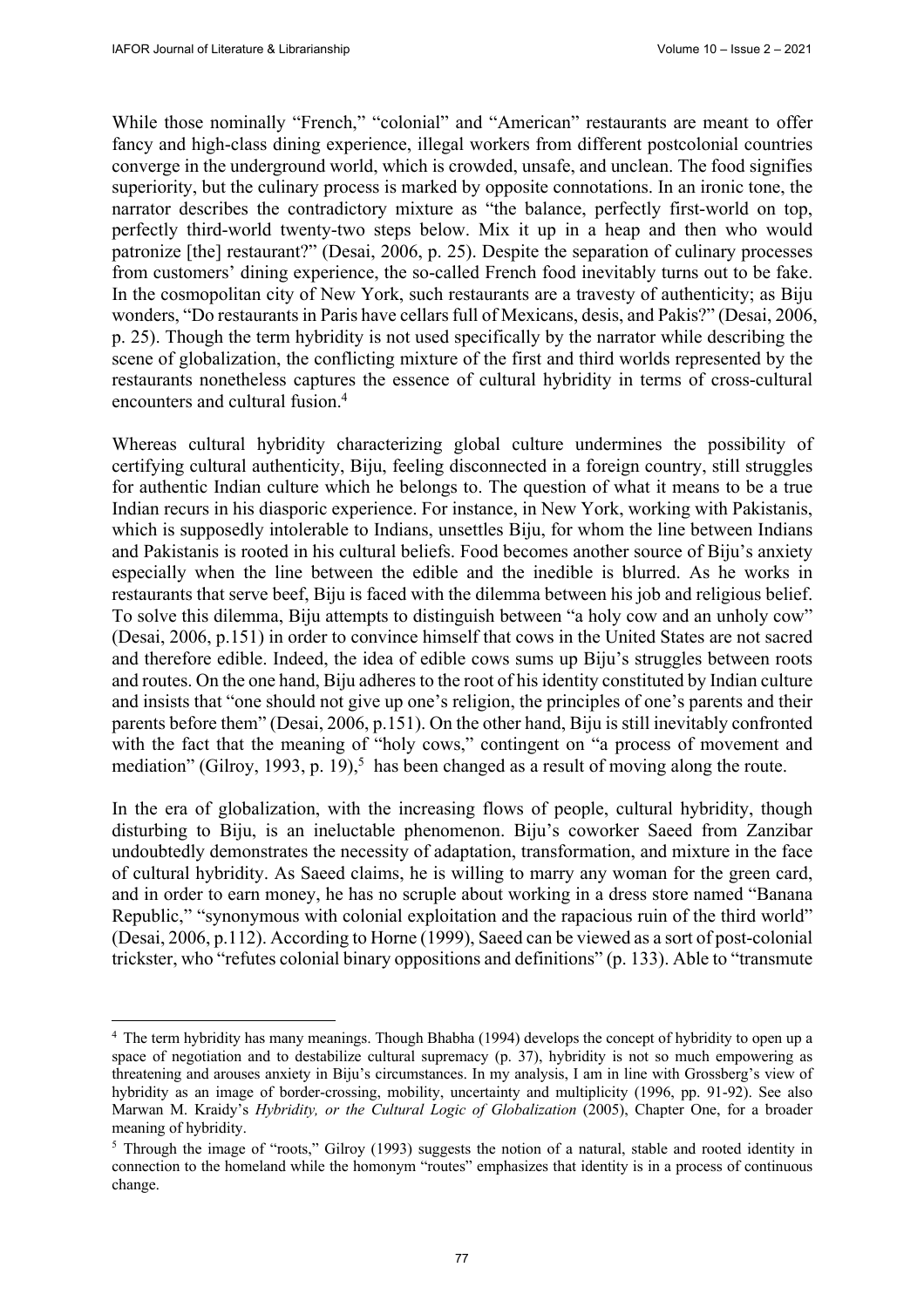himself" and "embrace fluidity" (Horne, 1999, p.133), Saeed adapts to different or even antagonistic principles in globalized, diasporic conditions.

Nonetheless, for Saeed, despite the adaptations in order to survive, the fundamental principle is never violated; that is, he would never relinquish his religious faith. Saeed prioritizes his multiple identities in this way: "First I am Muslim, then I am Zanzibari, *then* I *will be* American" (Desai, 2006, p. 152; emphasis in original). Obviously, religion forms the most essential part of his identification, and thus he refuses to eat pork and insists on his religious ritual every morning. Still, it is noteworthy that Saeed's religious practices have been adjusted to his diasporic conditions in the U.S. Given that it is not convenient for him to attend the real mosque, he purchases "a model of mosque with a quartz clock set into the bottom that was programmed, at the five correct houses, to start agitating: 'Alah hu Akbar, La ilhaha illullah, wal lah hu akbar..."" (Desai, 2006, p. 152).<sup>6</sup> It can be argued that Saeed's religious ritual practice is a mixture of the imitated, unreal mosque and the authentic words. In this way, the ancient words offer "sustenance to create a man's strength, his faith in an empty-bellied morning and all through the day" (Desai, 2006, p. 152). Saeed's faith remains unchanged despite all the transformations that he has to undertake in his diasporic experience.

Biju and Saeed embody two discrepant views of how diasporic subjects can negotiate their cultural identity. While Saeed strikes a balance between adaptation to the global, hybrid culture in New York and insistence on his religious roots, Biju decides to pursue authenticity which is not adulterated by differences and changes. Biju admires Saeed's religious insistence so much so that he inadvertently ignores Saeed's flexible adjustments. Inspired by Saeed's adherence to religious faith and thus motivated to "live within a narrow purity" (Desai, 2006, p. 152), Biju eventually works in a cafe named "Gandhi Café," which claims to be an "all-Hindu establishment. No Pakistanis and no Bangladeshis" (Desai, 2006, p. 155). Serving no beef meal, the owner of Gandhi Café emphasizes that his food is "the real thing, generic Indian" (Desai, 2006, p. 161). Authenticity is reiterated, which appeals to Biju's fascination with pure Indianness.

Nonetheless, Biju's quest for authenticity is frustrated, since the so-called Indian restaurant is not established on the basis of the owner's identification with Indian cultural roots, but rather it aims to fulfill the market's demand. In the first place, Biju is convinced that the Gandhi Café is a place without any contradictions. According to the narrator's depiction, "as [Biju] approaches the Gandhi Café, the air gradually grows *solid*" (Desai, 2006, p. 154; emphasis added). The word "solid" succinctly signifies Biju's desire for something unmixed with differences so as to guarantee a pure, authentic Indian identity. But it later dawns on Biju that the owner's hyphenated name Harish-Harry implies "a deep rift" (Desai, 2006, p. 164) and even alienation from the real Indian culture. It is the principle of capitalism that Harish-Harry follows: "find your market. Study your market. Cater to your market" (Desai, 2006, p. 161). In short, marketing, demand-supply, and profits are what Harish-Harry identifies himself with. While encountering ethnic, cultural and religious diversities, Biju still longs for a cultural identity that is authentically Indian. Overwhelmed by a sense of loss, Biju turns to the memory of his past life in the village with his grandmother. For Biju, Kalimpong becomes the distant, "imaginary" homeland, $\alpha$  urging him to return. But his return to Kalimpong does not lead to the

<sup>6</sup> These words are a common Islamic Arabic expression, used in various contexts by Muslims in their prayer in times of distress or to express determination.

 $<sup>7</sup>$  Here the term "imaginary" has two connotations. One is the images transmitted by the printing press. In the</sup> novel, Biju receives the news of the political conflicts through the newsagent who sells copies of "*India Abroad*" (Desai, 2006, p. 250) and at that moment, the news reconnects Biju with his homeland, which is, as Benedict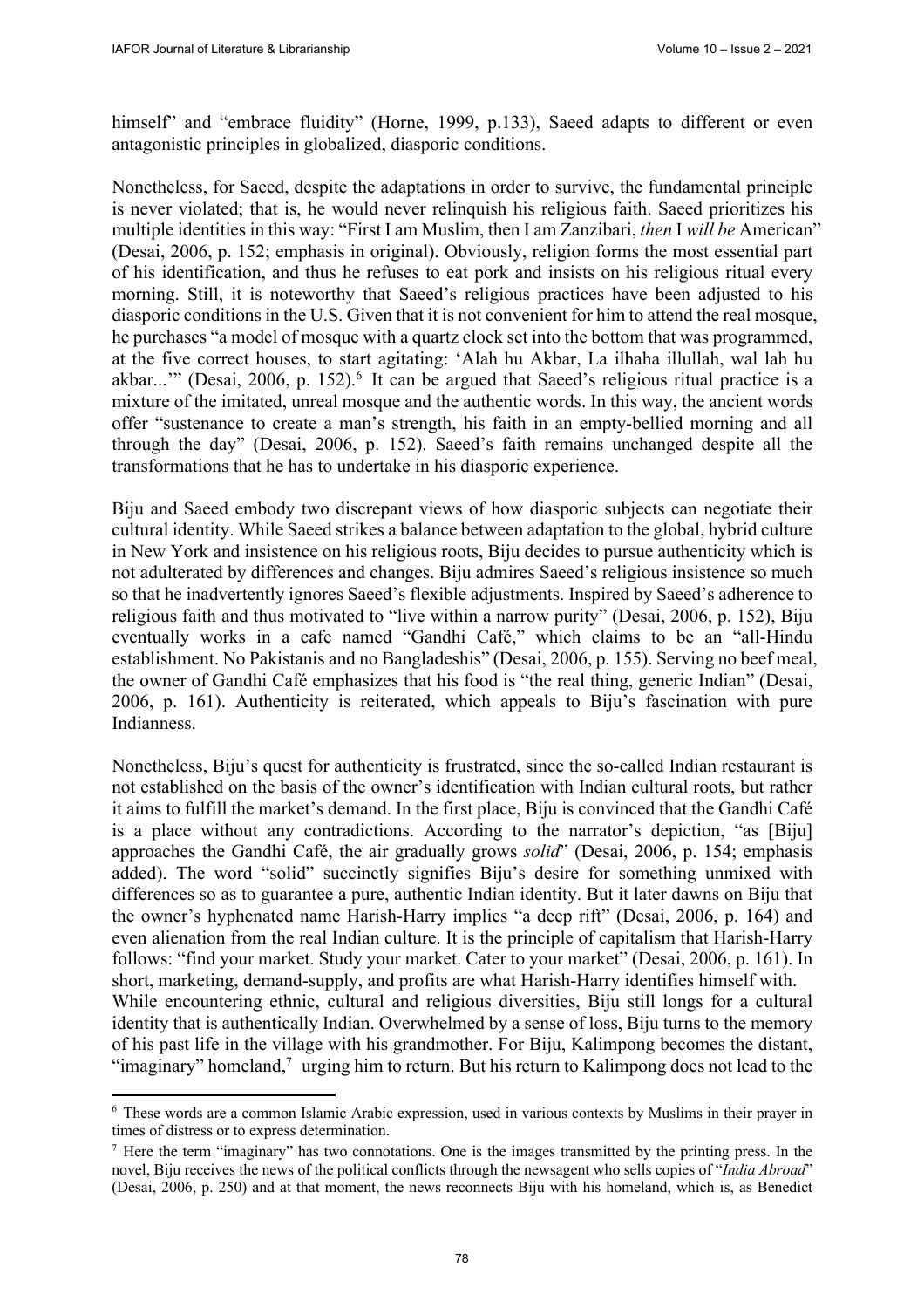realization of cultural authenticity. Indeed, as Biju ends up being robbed of all his possessions on his journey back home, Biju's move is ironic, and his quest for cultural authenticity is futile.

## **Towards Third Space and Beyond Borders: Sai's In-Betweenness and Gyan's Desire for Escape**

The third storyline of Desai's novel deals with how Sai and Gyan negotiate their cultural identity within the region of Kalimpong, which is traversed by ethnic and cultural borders. Indeed, both Sai and Gyan engage with the issue of border-crossing. Border-crossing occurs on two levels. On the literal level, it is defined as the act of crossing the geographic and political borders between nations, such as Biju's transnational border-crossing. On the other level, there exist borders between classes, cultures or ethnicities. In the novel, Sai never travels abroad and even seldom moves beyond the hill village where Cho Oyu is located. But Sai's family and educational backgrounds increase her chances of crossing over the dividing line that differentiates people and, as a result, Sai tends to interact with those from different classes and cultures, such as the sisters Lola and Noni, who have assimilated into British culture, Biju's father the cook in Cho Oyu from a lower caste, Father Booty the Indianized priest from Switzerland, etc. Similarly, inside India, Gyan's Nepali identity forces him to confront the ethnic and cultural demarcations. In the narrative, the conflict between Sai and Gyan due to their different cultural and ethnic identities triggers their contemplation of the way that the construction of identity is based on the demarcation of boundaries. Despite their different trajectories, both Sai and Gyan manifest the desire to transcend borders that may lead to the exclusion of otherness.

Diverging from her grandfather's identification with English culture and his abjection of his Indian self, Sai's cultural identity is infused with the sense of in-betweenness owing to her family backgrounds. Sai's father, a Zoroastrian who grows up in a Zoroastrian charity for orphans, completes his college education with the financial support from a donor.8 After college, he joins the Air Forces and later is recruited as an astronaut for the Indo-Russian space project. To some extent, Sai's father has achieved a sort of social mobility from the dispossessed orphan to the professional elite. On her mother's part, given that Sai's grandmother Nimi is abandoned during pregnancy by Sai's grandfather Jemubhai, Sai's mother is never close to her father, but she is sent to St. Augustine's Convent, where she receives English education as Sai later does. With all these family backgrounds, Sai's identity is characterized by in-betweenness. Being both Indian and Zoroastrian, while culturally English, Sai occupies a location imbued with ethno-racial as well as cultural heterogeneity.

Throughout the narrative, Sai embodies the state of in-betweenness. Though she performs more English than Indian cultural practices, Sai harbors doubts about cultural hierarchy ingrained by the nuns in St. Augustine's Convent. Her westernized education in the convent notwithstanding,

Anderson argues, imagined. The other connotation is Biju's imagination (Desai, 2006, p. 112), from which his longing for homeland emerges. Either mediated by images in the printing press or formed through his imagination of those good old days, Biju's homeland might not correspond to the real place but suggests "a mythic place of desire" (Brah, 1996, p. 192).

<sup>&</sup>lt;sup>8</sup> Seldom do critics pay attention to the ethnic and religious identity of Sai's father as a Zoroastrian probably because Desai mentions this piece of information in passing. Nevertheless, this paternal inheritance should contribute in some degree to Sai's in-betweenness. Also, it reinforces the fact of ethno-racial heterogeneity in Indian society. The population of Zoroastrians in India was estimated at 61000 in 2012 according to Federation of Zoroastrian Associations of North America [\(https://www.fezana.org/files/Demographics/Zworld6Sep12.pdf\).](https://www.fezana.org/files/Demographics/Zworld6Sep12.pdf)  For the history of the Zoroastrian migration to India and the diasporic condition of Zoroastrian community and religion in India, see Monica M. Ringer's *Pious Citizens: Reforming Zoroastriaism in India and Iran* (2011).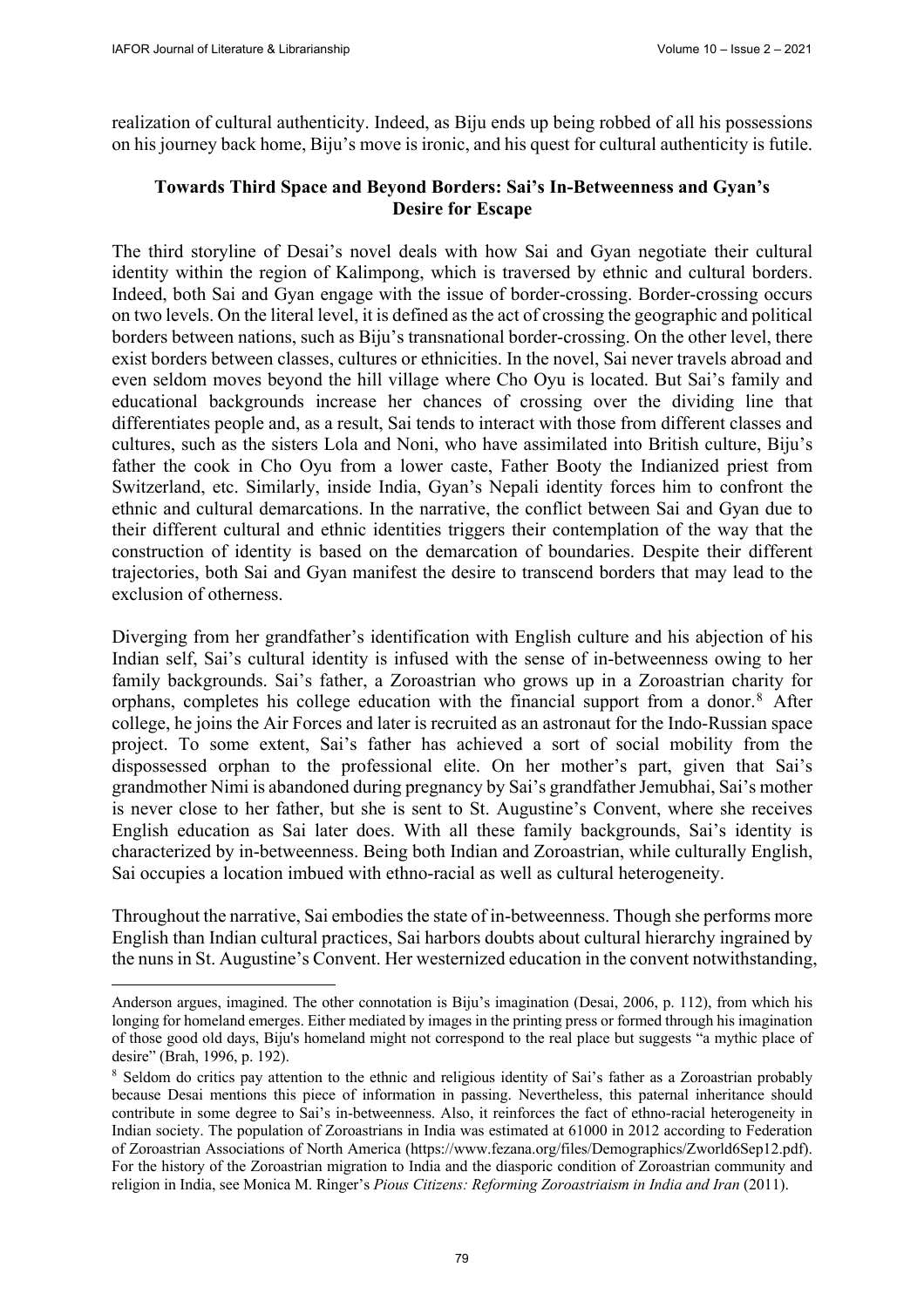Sai does not uphold the belief that Western culture is superior to Indian culture. To Sai, the dichotomy between the West and the East is suffocating and full of "contradictions" (Desai, 2006, p. 33), which she constantly brings into question. Sai's in-betweenness renders her receptive to differences<sup>9</sup> and sympathetic towards such a character as the cook in Cho Oyu, with whom Sai forms a close tie. By the same token, the community that Sai associates herself with, including Father Booty and Uncle Potty, can be described as a mixture of Indianness and foreignness. Particularly, the narrator portrays Father Booty, the Swiss priest who lived in India for more than four decades, as "an *Indian foreigner*" (Desai, 2006, p. 242; emphasis in original), who has made foreign cheese localized. Within this heterogeneous community, Sai establishes a cultural identity that tends to be more inclusive than exclusive, transcending borders.

On the other hand, Gyan is positioned differently from Sai in terms of ethnicity as well as culture. Unlike Sai, Gyan cannot use a knife and fork with ease, nor can he celebrate Christmas without feeling anti-Western sentiments. Gyan's ancestors migrated from Nepal to Darjeering in the 1800s; later, some of his family members are recruited by the British Imperial Army to fight, but none of them has ever won any acknowledgement from the British Empire. They have never been to England but have been left in poverty. In other words, in the social hierarchy under British colonization, Gyan's ancestors occupy the lowest rank, being totally dispossessed. As a Nepali, Gyan's ethnic background marks him as an outsider in Indian society, posing an obstacle in his search for a decent job despite his college degree.

Unemployment further worsens Gyan's situation and leads him to the involvement in political conflicts accompanied by the rising nationalism rekindled by the Gorkha National Liberation Front (GNLF) in the 1980s to call for the creation of a separate Gorkhaland state in the Nepalispeaking areas of northeastern India. Indeed, it is not so much Gyan's political stance as his frustration with the status quo that motivates Gyan to join political demonstrations. Even when he is accidentally driven into the crowd of protesters on the street, Gyan's attitude cannot be characterized completely by enthusiasm but punctuated by detachment and skepticism. Caught in the political turmoil, Gyan is overwhelmed by the tension between reality and history so much so that he appears detached, moving "beyond this moment" (Desai, 2006, p. 173) and looking back skeptically at the demonstrators from a different perspective with "a feeling of history being wrought, its wheels churning under him, for the men were behaving as if there were being featured in a documentary of war" (Desai, 2006, p. 173). The protest scenario seems familiar, virtual, yet unreal not only because the scenes of political demonstrations have been broadcast in the media but also because history often repeats itself. What is transpiring at the moment already seems like déjà vu, whereas Gyan finds reality unchanged. Years after the end of British colonization and after India's independence, inequality still remains entrenched in Indian society. Scanlan (2010) pinpoints the irony evoked by Gyan's skepticism: "Shrug off the Empire, shrug off the nation, and who is to say that one will not feel oppressed in the homeland" (p. 271). Gyan's skepticism engenders a desire to "[f]ly away. Free from history" (Desai, 2006, p. 173). This desire to be free implies a wish to evade confinement within the borders of nations and ethnicities, for Gyan gradually realizes that national or ethnic identity politics may lead to a narrow strip which can be oppressive rather than liberating.

The underlying issue of borders that surfaces in Gyan's reflection on the contemporary political protest is also confronted by Sai. Books, mainly the *National Geographic,* symbolize Sai's

<sup>9</sup> Similarly, Spielman (2010) notes that Sai becomes used to "a life of seemingly incongruous things" and wants not only "English but also Indian things" (p. 83).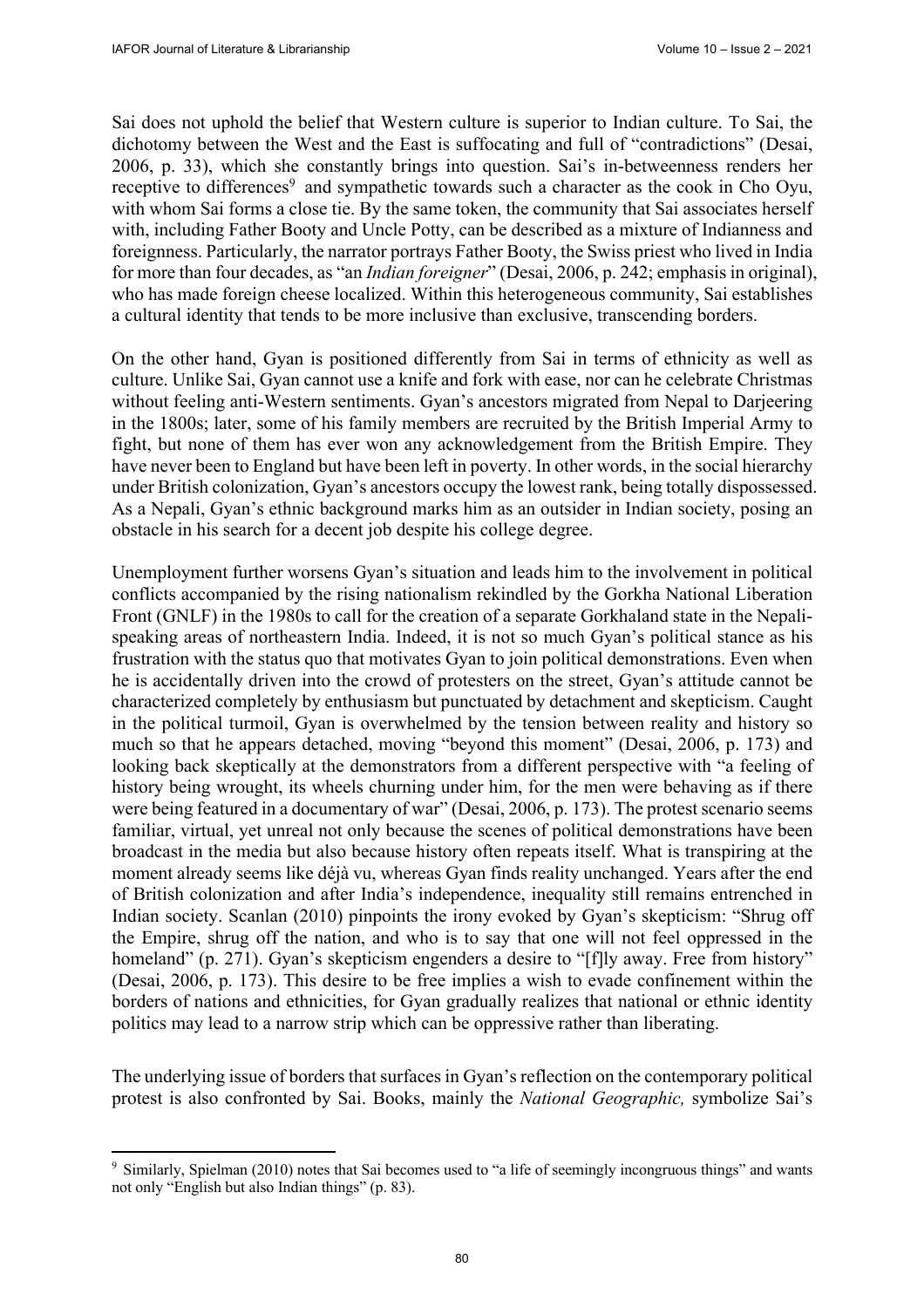tendency for border-crossing.10 Indeed, the *National Geographic* plays a critical role in Sai's imaginings of the world. The fact that the narrative begins with Sai reading the magazine and often portrays Sai being immersed in the world of the *National Geographic* demonstrates the significance of the magazine in Sai's life. To a large extent, the world presented in the *National Geographic* inspires Sai's imagination as well as her desire to explore and go beyond the boundary of places. The logo of the *National Geographic*, a yellow frame, suggests a border between the inside and the outside, between here and there in Sai's case, stimulating a desire to explore the natural world or the cultural landscape and the pictures in the *National Geographics* trigger in Sai the "urge for something beyond the ordinary" (Desai, 2006, p. 77). Undoubtedly, the *National Geographic* projects a different world vision that encourages Sai to move beyond. Towards the end of the narrative, such an urge to move beyond recurs in Sai's mind as she thinks of "all the *National Geographic*s and books she had read. Of the judge's journey, of the cook's journey, of Biju's. Of the globe whirling on its axis. And she felt a glimmer of strength. Of resolve. She must leave" (Desai, 2006, p. 356). Here, "the globe whirling on its axis" refers to an Inflatable Globe, given by the *National Geographic* as a present to readers, and the globe invites Sai to travel, to cross the borders of the framed, stagnant life in Cho Oyu. More significantly, the image of the globe highlights the original round shape of the earth without being demarcated by all sorts of visible as well as intangible borders.<sup>11</sup>

In sum, both Gyan's wish to escape and Sai's inclination to move beyond borders suggest the young generation's potential of crossing into a "third space," which, according to Bhabha (1994), may open "the way to conceptualizing an international culture, not based on the exoticism of multiculturalism or the diversity of cultures, but on the inscription and articulation of culture's hybridity" (p. 38). In this third space, cultural identification is not based on exclusion of differences, but on inclusion of otherness, hybridity, and heterogeneous mixtures. Once binary thinking and either-or constraints are challenged, cultural border-crossing would be feasible. Though Bhabha does not directly address the connection between cultural hybridity and border-crossing, Grossberg (1996) does associate the idea of hybridity with that of bordercrossing, arguing that both suggest "an image of between-ness which does not construct a place or condition of its own other than the mobility, uncertainty and multiplicity of the fact of the constant border-crossing itself" (pp. 91-92). Indeed, Gyan's desire for escape resonates with Sai's tendency to cross boundaries. Both invoke a different mode of cultural identification, not constructed within certain borders but motivated by a force to transcend borders.

#### **Conclusion**

In Desai's novel, three different kinds of cultural identity are presented by the main characters. In different historical, political, and cultural contexts, Jemubhai, Biju, Sai and Gyan embark on different journeys of negotiating their cultural identity. Jemubhai's identification with English culture turns him into a foreigner in his homeland. Biju's diasporic experience of cultural displacement leads to his quest for cultural authenticity. Sai's in-betweenness as well as her tendency to cross the boundaries between different cultures provides a space for cultural

<sup>10</sup> Noting the symbolic role of the *National Geographic* in the narrative, Bălănescu (2010) suggests that the magazine provides Sai with a venue to construct her imaginary travels (p. 255). Further than that, my reading focuses on the implication of border-crossing carried by the magazine. 11 While using a different term, G. C. Spivak (2003) offers the concept of planetary as an alternative to imagine

<sup>&</sup>quot;an undivided 'natural' space rather than a differentiated political space" (p. 72). Sai's contemplation on the Inflatable Globe evinces similar imaginings of the world that cross borders.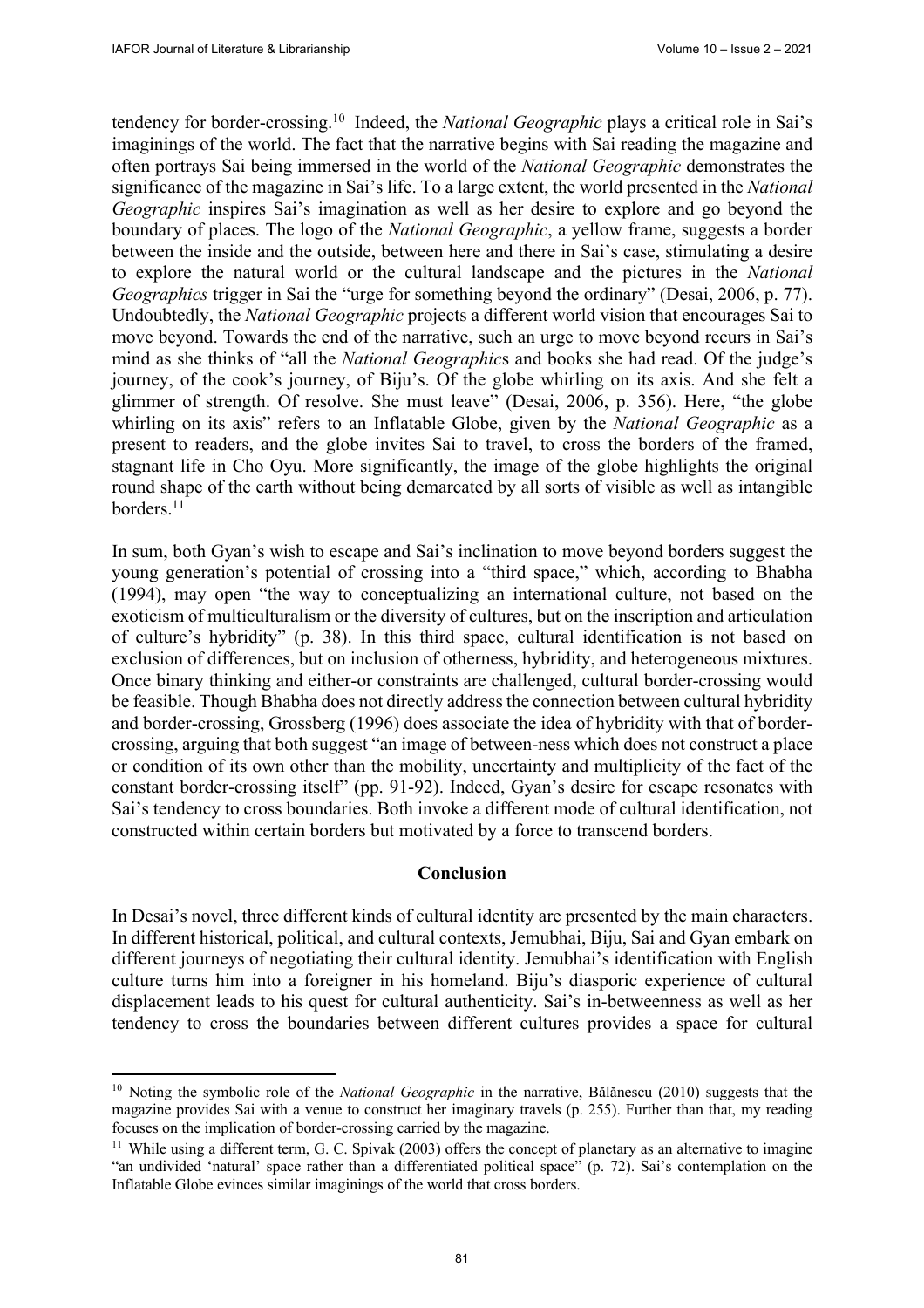heterogeneity. Gyan gestures towards border-crossing in the aftermath of the political uprisings, being aware that nationalism ultimately incurs oppressive confinement.

Desai's novel eventually draws attention to the issue of border-crossing, which becomes a constant act in the era of globalization. Indeed, the question of borders preoccupies Desai's narrative. In the beginning chapter, depicting the spectacular view of the Himalayas, the narrative foregrounds the arbitrariness of borders that nation-states have endeavored to demarcate in the mountainous areas. As the narrator puts it, Kalimpong is situated at the center of international political contestation, a place on a "messy map" where great amounts of "warring, betraying, bartering had occurred; between Nepal, England, Tibet, India, Sikkim, Bhutan; Darjeeling stolen from here, Kalimpong plucked from there–despite, ah, despite the mist charging down like a dragon, dissolving, undoing, making ridiculous the drawing of borders" (Desai, 2006, p. 10). Contingent on political power struggles among different nations, these man-made lines cannot withstand the natural force of the mist, sweeping over borders that are proven absurd, tenuous and permeable. To some extent, Sai and Gyan, like the mist among the mountains, have the potential of transcending borders. In transcending borders, Sai and Gyan could conceive of an identity which is endowed with the capacity to accommodate differences.

Though Gyan's tendency to go beyond national boundaries and Sai's inclination to cross borders remain unfulfilled, the juxtaposition of their cases points to the novel's central concern about the prospect of an alternative identity not restricted within political, ethnic and cultural borders that entail division and exclusion. As Desai remarks in an interview: "In a world obsessed with national boundaries and belonging, as a novelist working with a form also traditionally obsessed with place, it was a journey to come to this thought, that the less structured, the multiple, may be a possible location for fiction, perhaps a more valid ethical location in general" (as cited in Monaco, 2017, p. 314). *The Inheritance of Loss* exemplifies Desai's effort to search for such an ethical location that can accommodate heterogeneity.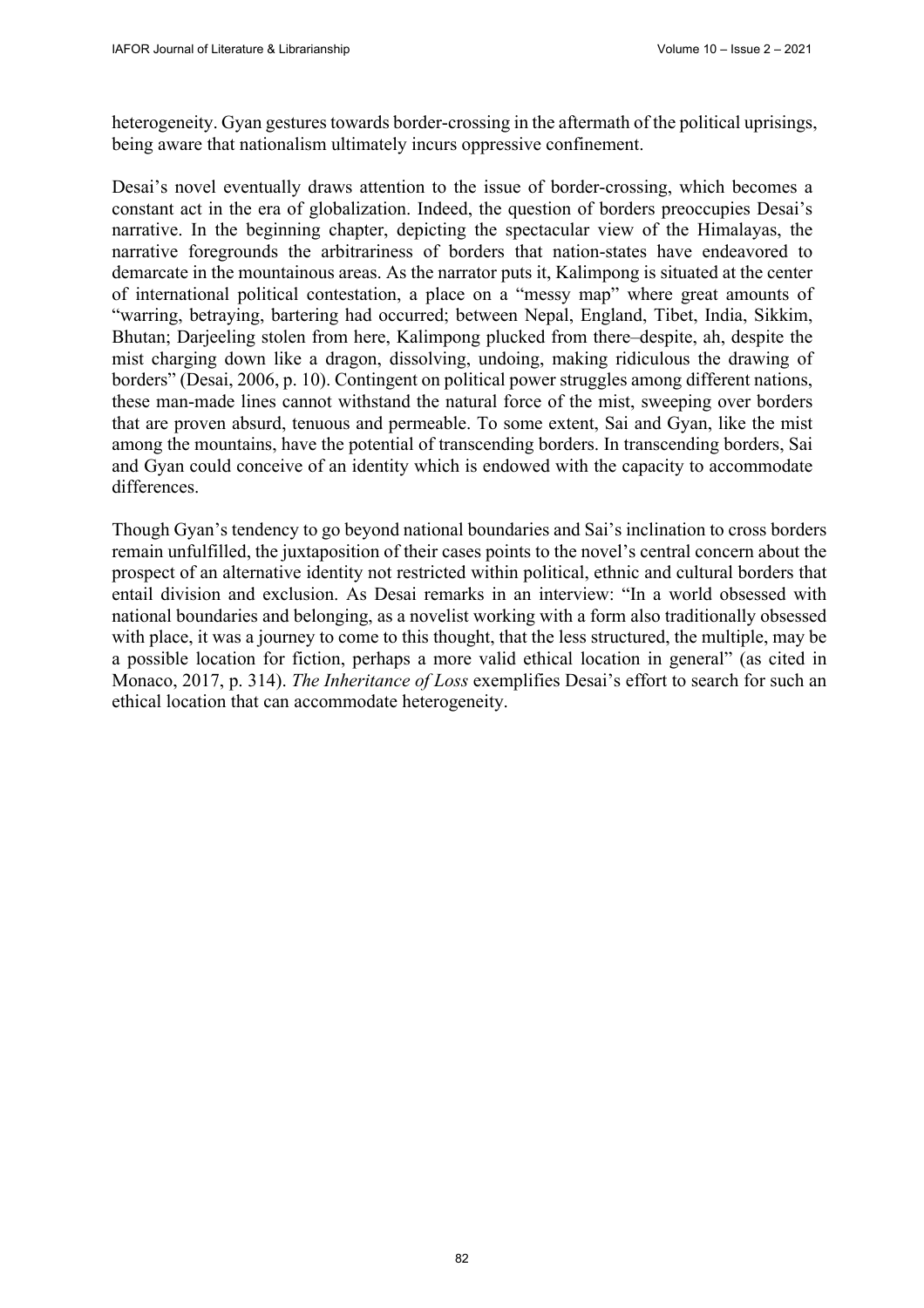### **References**

- Anzaldúa, G. (1987). *Borderlands/La Frontera: The new mestiza.* Aunt Lute Books.
- Bălănescu, O. (2010). We must be displaced to be replaced: Issues of geographical displacement and interior exile. *Gender Studies, 9*, 251–266.
- Bhabha, H. (1994). *The Location of Culture.* Routledge.
- Brah, A. (1996). *Cartographies of Diaspora: Contesting identities.* Routledge.
- Concilio, C. (2010). From West Bengal to New York: The global novels of Jhumpa Lahiri and Kiran Desai. In A. Carosso (Ed.), *Urban cultures of/in the United States: Interdisciplinary perspectives* (87–119). Peter Lang.
- Datta, D. and Sengupta, C. (2020). Insurgencies in northeast India: The case of the Gorkhaland movement. *Asian Studies, 56*(1), 94–106.
- Dasgupt, A. (1999). Ethnic problems and movements for autonomy in Darjeeling. *Social Scientist, 27*(11/12), 47–68. <https://doi.org/10.2307/3518047>
- Dennihy, M. (2009). Globalization's discontents: Reading 'modernity' from the shadows. In S. Sinha and B. Reynolds (Eds.), *Critical responses to Kiran Desai* (pp. 120). Atlantic Publishers & Distributors.
- Desai, K. (2006). *The inheritance of loss.* Grove Press.
- Desai, K. (2009, Nov. 13). Kiran Desai on writing *The inheritance of loss*. *The Guardian.* Retrieved December 05 from <https://www.theguardian.com/books/2009/nov/14/inheritance-loss-desai-book-club>
- Fanon, F. (1967). *Black skin, white masks*. Grove Press.
- Gilroy, P. (1993).*The black Atlantic: Modernity and double consciousness.* Verso.
- Grier, K. C. (2010). *Pets in America: A history*. University of North Carolina Press.
- Grossberg, L. (1996). Identity and cultural studies: Is that all there is? In S. Hall and P. Du Gay (Eds.), *Questions of cultural identity* (pp. 87–107). SAGE Publications.
- Grosz, E. (1989). *Sexual subversions: Three French feminists*. Allen and Unwin.
- Hall, S. (1996). Introduction: who needs 'identity'? In S. Hall and P. Du Gay (Eds.), *Questions of Cultural Identity* (pp. 1–17). SAGE Publications.
- Hall, S. (1990). Cultural identity and diaspora. In J. Rutherford (Eds.), *Identity: community, culture, difference* (pp. 222–37)*.* Lawrence and Wishart.
- Horne, D. (1999). *Contemporary American Indian writing: Unsettling literature.* Peter Lang.
- Jay, P. (2010). *Global matters: The transnational turn in literary studies.* Cornell University Press.
- Kondali, K. (2018). Migration, globalization, and divided identity in Kiran Desai's *The inheritance of loss*. *Umjetnost riječi / The Art of Words, 62*(1), pp. 101–116.
- Kraidy, M. M. (2005). *Hybridity, or the cultural logic of globalization*. Temple University Press.
- Kristeva, J. (1982). *Powers of horror: An essay on abjection*. Columbia University Press.